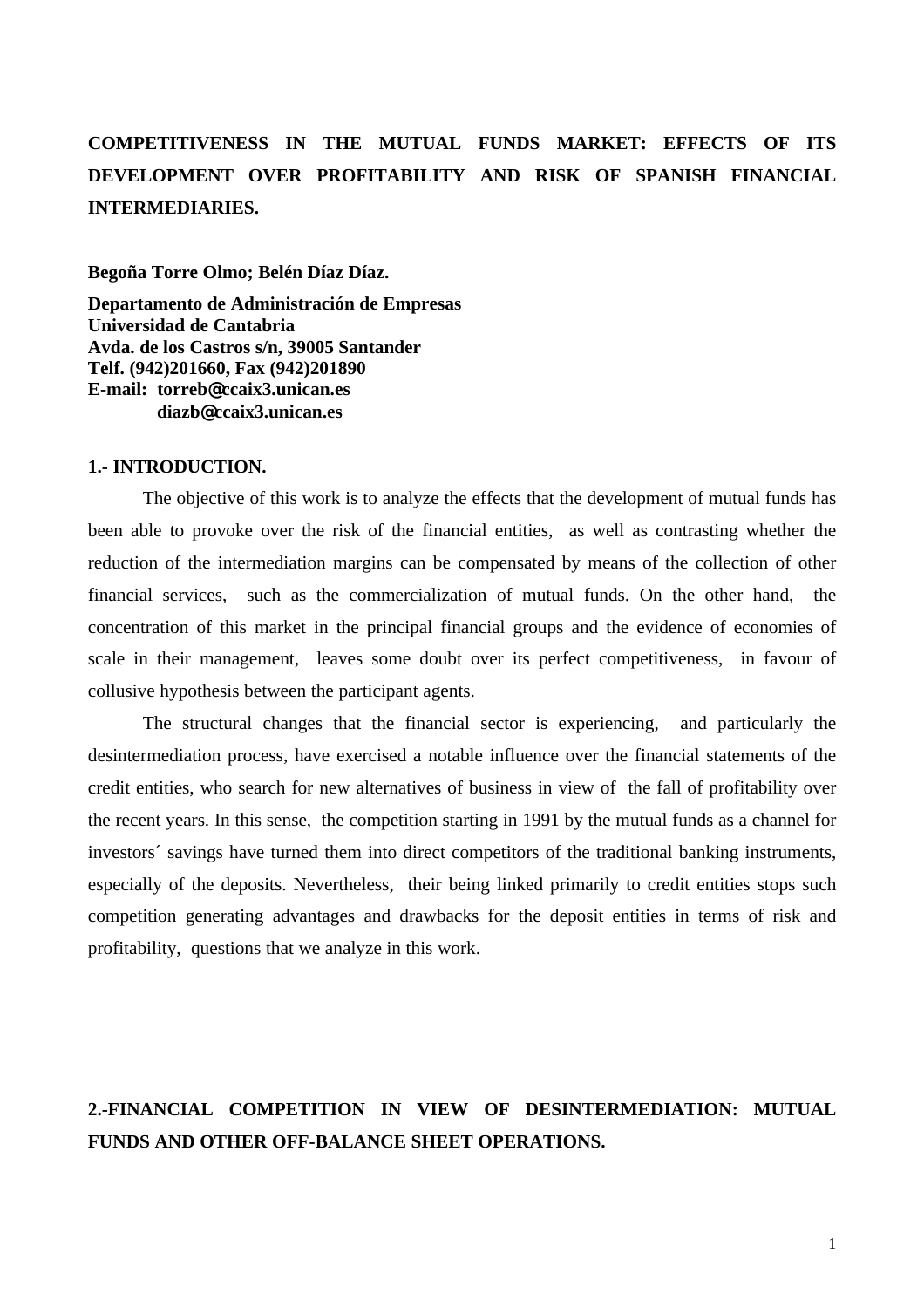The liberalization and deregulation processes of banking activities, the increase in competition, and the boom of desintermediation in favour of the direct relationship between the demanders of funds and the capital markets, has given rise to a fall in the profitability margins of the credit entities, who have been involved in the search for new activities to compensate the fall of the intermediation margin by means of the collection of commissions and earnings derived from other financial services. This change means, in some cases, an increase in these entities' risk levels that gives the monetary authorities cause for concern not only on account of how difficult it is to detect but also due to the speed with which it is happening, making a parallel adaptation of the solvency control mechanisms of the financial entities even more difficult.

One of the most outstanding characteristics of banking activity over the last few years is the increase in the so-called off-balance sheet operations, which respond in great part to financial innovations, and they are considered as a sign of the new composition of the banking business that has developed out of the desintermediation process<sup>1</sup>. The growth of these activities has been developed by both liabilities and assets. Thus, referring to the customers of liabilities, the phenomenon of mutual funds is presented as a clear example of the collection of resources by the banking entities with off-balance sheet instruments in detriment to the traditional banking deposit. In relation to the assets, we must firstly point out the commercialization of titularized assets which, since they do not have to meet the solvency coefficients, permit an increase in the financial leverage of the financial entities; secondly, we must emphasize the progressive employment of derivatives by the deposit entities from a double perspective:

a) As financial intermediaries in OTC markets (over the counter), responding to customer demand.

b) As users of the risk coverage mechanisms, in an environment where the uncertainty and volatility of the financial markets have acquired an important specific weight in determining banking entities' results.

In short, off-balance sheet operations occupy an increasing role in the banking activity and in the processes of financial innovation. These operations are not going to see their pace of incorporation into the financial markets drop because they help to diminish transaction costs and to minimize agency costs derived from the asymmetric information. Furthermore, from the perspective of the learning curve, the experience effect offers clear advantages when we try to improve

<sup>&</sup>lt;sup>1</sup> Off-balance sheet operations include all the activities or instruments, rights and duties that are not reflected in the financial institution balance sheet, making the evaluation of the capitalization levels more difficult as their less equity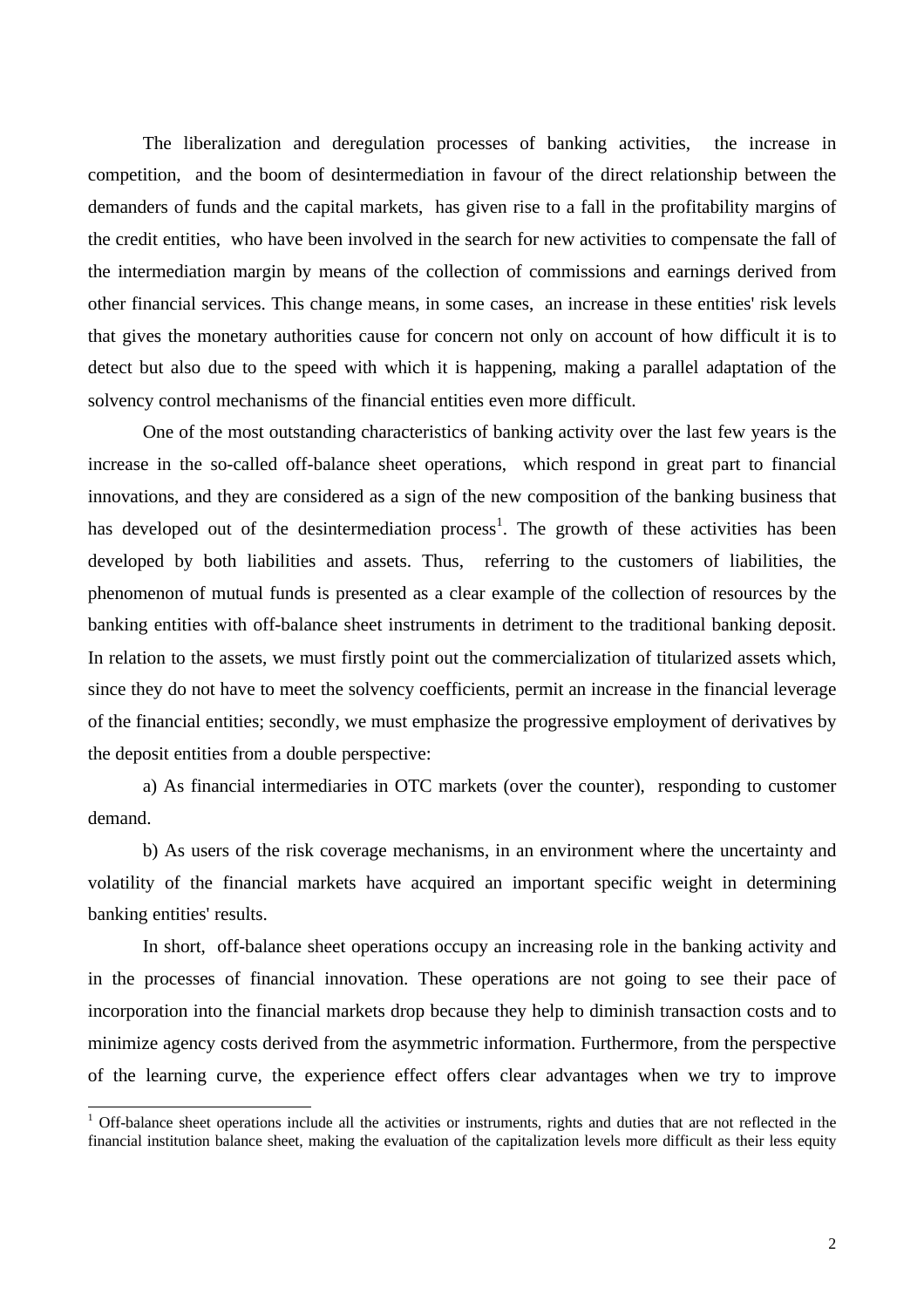mechanisms or innovative, but already existent, instruments, thereby adapting to increasing market requirements (Merton, 1995).

Referring to the influence of the collective investment over the structural changes that are happening in financial intermediation, we must point out that its rapid development has generated a current in financial literature that is beginning to consider the possibility that these institutions could become the "banks of the future" (Gorton and Pennacchi, 1995). In relation to the hypothesis that the advances in the information technology offer lower transaction costs, alter the traditional banking business and allow there to be a separation between loan services and purely transactional services, the cited authors contrast the theory that these institutions can compete with the financial intermediaries as creators of liquidity, though the monetary authorities are those that in last extreme regulate such competition and mark the tendency toward financial systems of universal character or toward specialized banking activity.

The debate on the possible and effective substitution of financial intermediaries by collective investment societies which are under less strict regulations is based on the existence of externalities that traditionally have given rise to banking panics (Diamond and Dybig, 1983): thus, in the case of the separation between loan services and liquidity creation being motivated by how costly it is to apply the banking regulation, the dissociation would turn out to be inefficient, the alternative institutions would be equally prone to situations of panic and, therefore they would require a regulation similar to other financial intermediaries. There is a great deal of the financial literature<sup>2</sup> supporting this idea, given that the deviation of traditional financial activity toward off-balance sheet operations, whether it be the commercialization of mutual funds or another type of services (titularization of assets, OTC operations, etc.), allows financial intermediaries to generate a flow of earnings without having to respond with additional funds to the restrictions imposed by solvency regulation, albeit that the credit entities have to continue with their supervisory task because they are still exposed to credit risk in some of them.

Another alternative is that technological innovations make the separation between both activities and between institutions not only efficient but also less prone to panic situations, as proposed by Gorton and Pennacchi (1995). In this case, the presumed cause-effect relation between the increase in solvency regulation and in off-balance sheet operations is produced the other way round. In this sense, the progress in the information technology and in communications, the

 $\overline{a}$ 

consumption allows them to maintain the compulsory solvency coeficients, decreasing the cost of capital and maintaining the profitability required by invetors.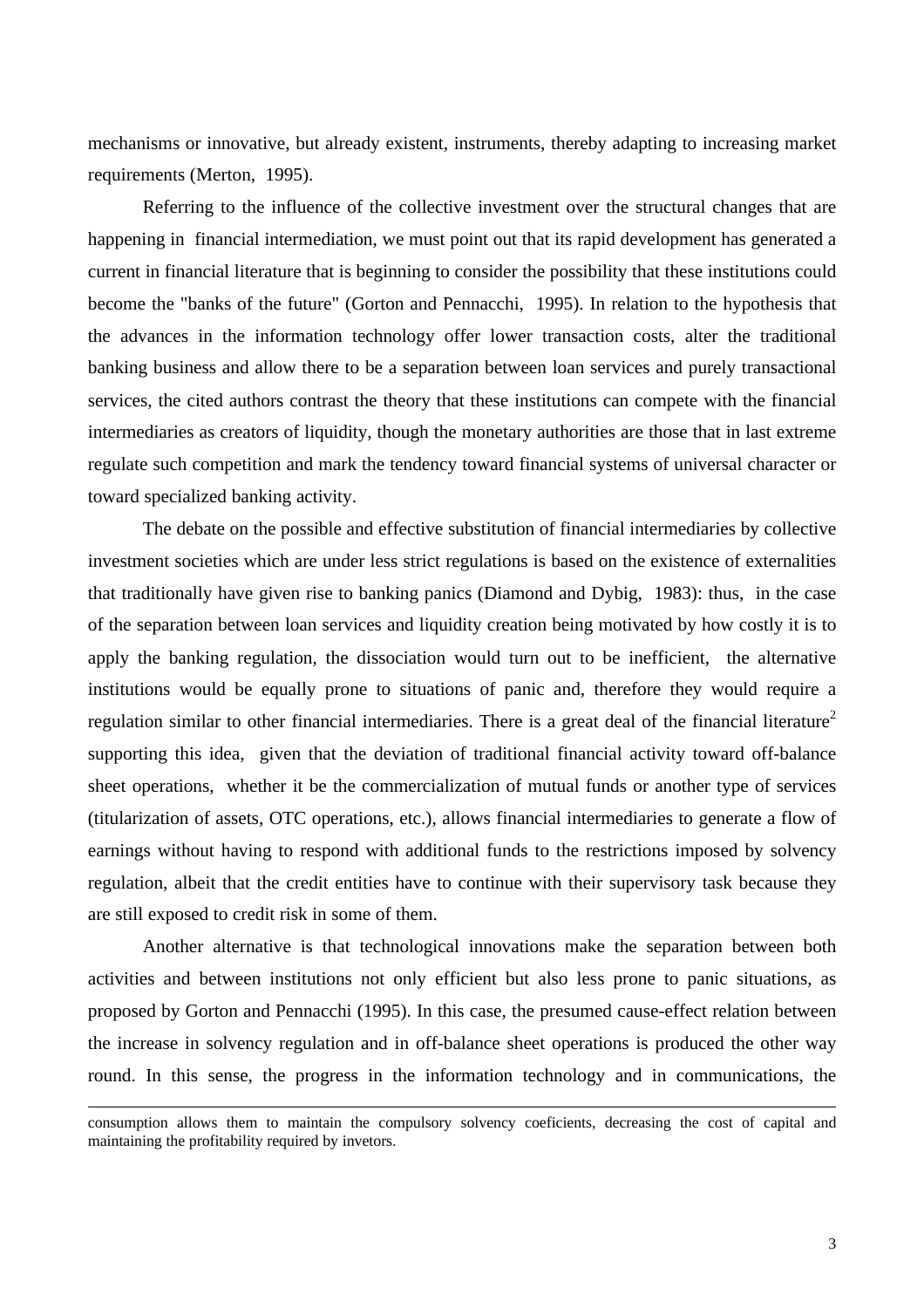transformation of the banking business, etc. can be factors of development of off-balance sheet operations. The consequent appearance of new risks cause the regulators to feel that off-balance sheet operations increase, at least potentially, banking risk, thereby hardening the solvency regulation through new capital demands (Benveniste and Berger (1987), Koppenhaver (1989) Avery and Berger (1991), Jagtiani, Saunders and Udell (1995)).

Fear of banking panic has encouraged a line of work dedicated to the study and development of methodologies that analyze the incidence of off-balance sheet operations in banking risk, basically trying to minimize credit risk by making the entities face the possibility of having to offer financing in adverse circumstances. However, the results indicate that, generally, off-balance sheet operations reduce total risk but not reduce systematic risk, which indicates that these operations should not be a cause of concern for well spread-out stockholders. Therefore, while the regulators are worried about controlling the total risk and the probability of bankruptcy of the banking entities, the reduction of that total risk provided by off-balance sheet operations, penalizes the large banks that are precisely the ones that use them the most.

# **3.-CONSEQUENCES OF THE DEVELOPMENT OF MUTUAL FUNDS IN RISK AND PROFITABILITY OF SPANISH FINANCIAL ENTITIES.**

The net assets managed by mutual funds have grown with such intensity in Spain over the last few years that they have become direct competitors of the traditional banking instruments, especially of the deposits, as is shown in the evolution of these instruments with respect to the Spanish economy (Table 1). In this sense, the desintermediation phenomenon of bank saving has meant that, whilst in 1991 89.5% of savings was in the hands of banks and savings banks and mutual funds were channeling 10.5%, by the end of 1996 the deposits represented only 70.5% whilst 29.5% had been placed in the funds.

|                  | 1989 | 1990  | 1991 | 1992 | 1993                 | 1994  | 1995  | 1996   |
|------------------|------|-------|------|------|----------------------|-------|-------|--------|
| Net assets $(1)$ | 0.87 | 1.16  | 3.87 | 6.28 | 10.27                | 11.24 | 12.19 | 18.70  |
| Net assets/GNP   | 1.9% | 2.3 % | 7.1% |      | $10.7\%$ 16.9% 17.4% |       | 17.5% | 126.1% |

 $2<sup>2</sup>$  The thesis that financial entities enphasizes their participation in off-balance sheet operations by trying to respond to solvency restrictions is upheld, among others, by Giddy (1985) and Pavel and Phillis (1987).

 $\overline{a}$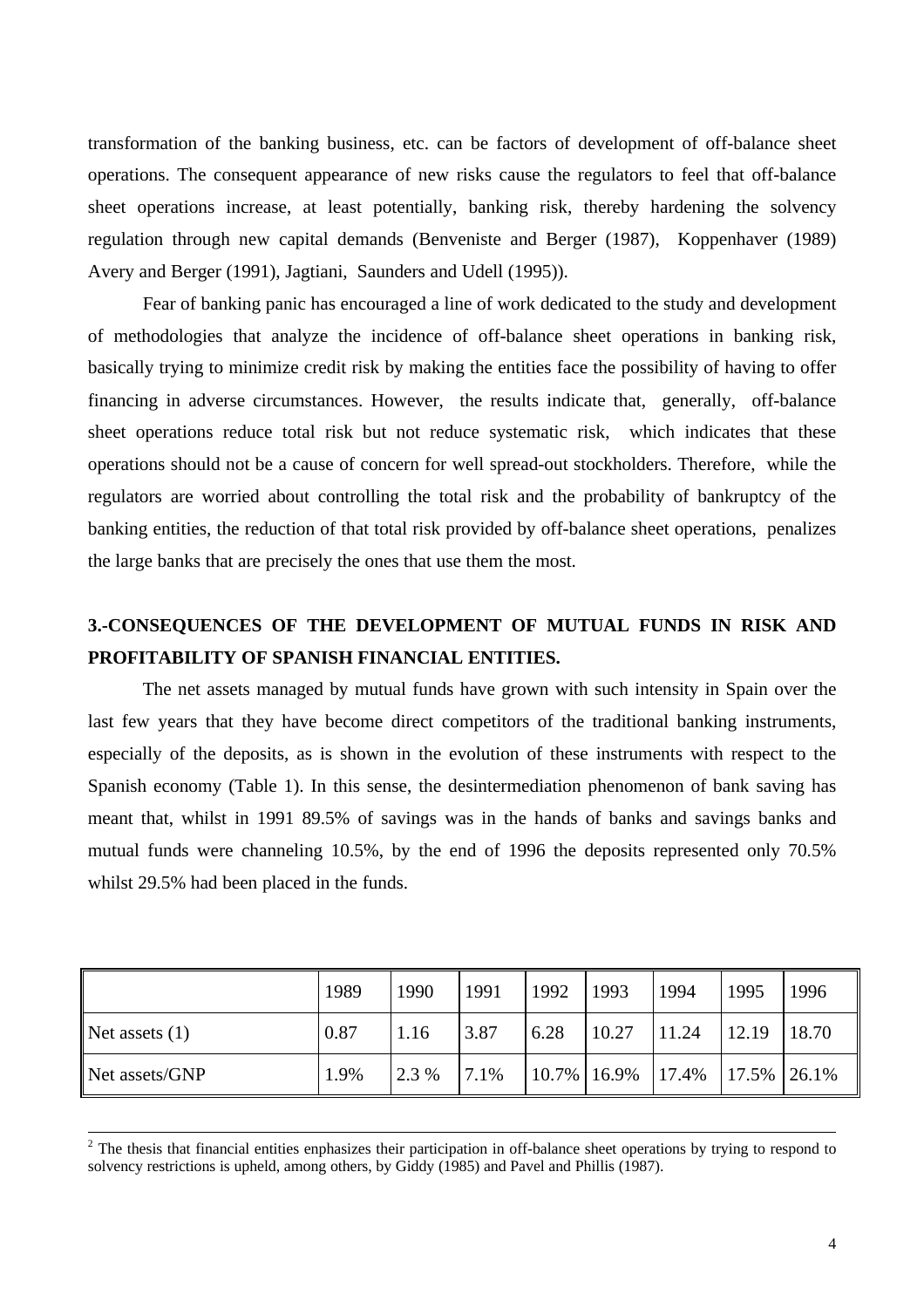| Net assets/family savings                                    | 1.6%                     | 2.0%  | 6.0%  | 9.1%  | 13.4% | 13.7% | 13.8% | 19.7% |
|--------------------------------------------------------------|--------------------------|-------|-------|-------|-------|-------|-------|-------|
| <b>Net</b><br>entities $ 2.1\%$<br>assets/Credit<br>deposits |                          | 2.6%  | 7.9%  | 12.5% | 18.8% | 19.3% | 18.9% | 27.1% |
| Debt in funds                                                | 3.3%                     | 4.8%  | 16.8% | 24.9% | 30.2% | 32.1% | 31.5% | 45.5% |
| Fixed income/net assets                                      | 84.7%                    | 89.3% | 90.4% | 95.5% | 92.8% | 92.5% | 91.3% | 91.1% |
| Net assets /capitaliz. Madrid<br>Stock Ex.                   | $\overline{\phantom{0}}$ | 6.8%  | 20.5% | 35.6% | 40.7% | 46.5% | 46.1% | 58.8% |

(1) Billions of pesetas.

Source: Inverco.

 $\overline{a}$ 

# *Table 1 Evolution of the mutual funds*

The lesser availability of resources obtained via traditional operations to finance their asset operations, induces financial entities to look for new formulae to get funds, which could increase their risk if they opt for off-balance sheet operations, as they permit the entities to increase the volume of negotiation without consuming their own resources. In this sense, our first objective is to carry out an analysis that enables us to detect the structural changes that have been produced in the systematic risk of entities based on a sample of banks that are listed on the Stock Exchange.

The following step of our work consists in relating the fall of the entities' financial margin with the development of the mutual funds, explaining the variability of the intermediation margin on the basis of those factors which have become, as a result of this alternative investment boom, important determinants of the banking results, such as the increasing weight of the commissions over the ordinary margin. We will base our risk analysis on necessary competition of banks and savings banks to get outside resources that are essential for the concession of credits. Nevertheless, from the point of view of profitability, this new competitive alternative that is the funds has a beneficial effect on the accounting results<sup>3</sup>. In this sense, the net impact of the strategy of commercialization of mutual funds on the banking results depends on the including losses and generated earnings:

 $3$  One out of three pesetas of earnings of the five biggest banking groups comes from mutual funds with data from December 1997: Santander, BBV, Argentaria, BCH and Popular total 97.000 millions of pesetas collected from the participants for the managing and deposit of the mutual funds.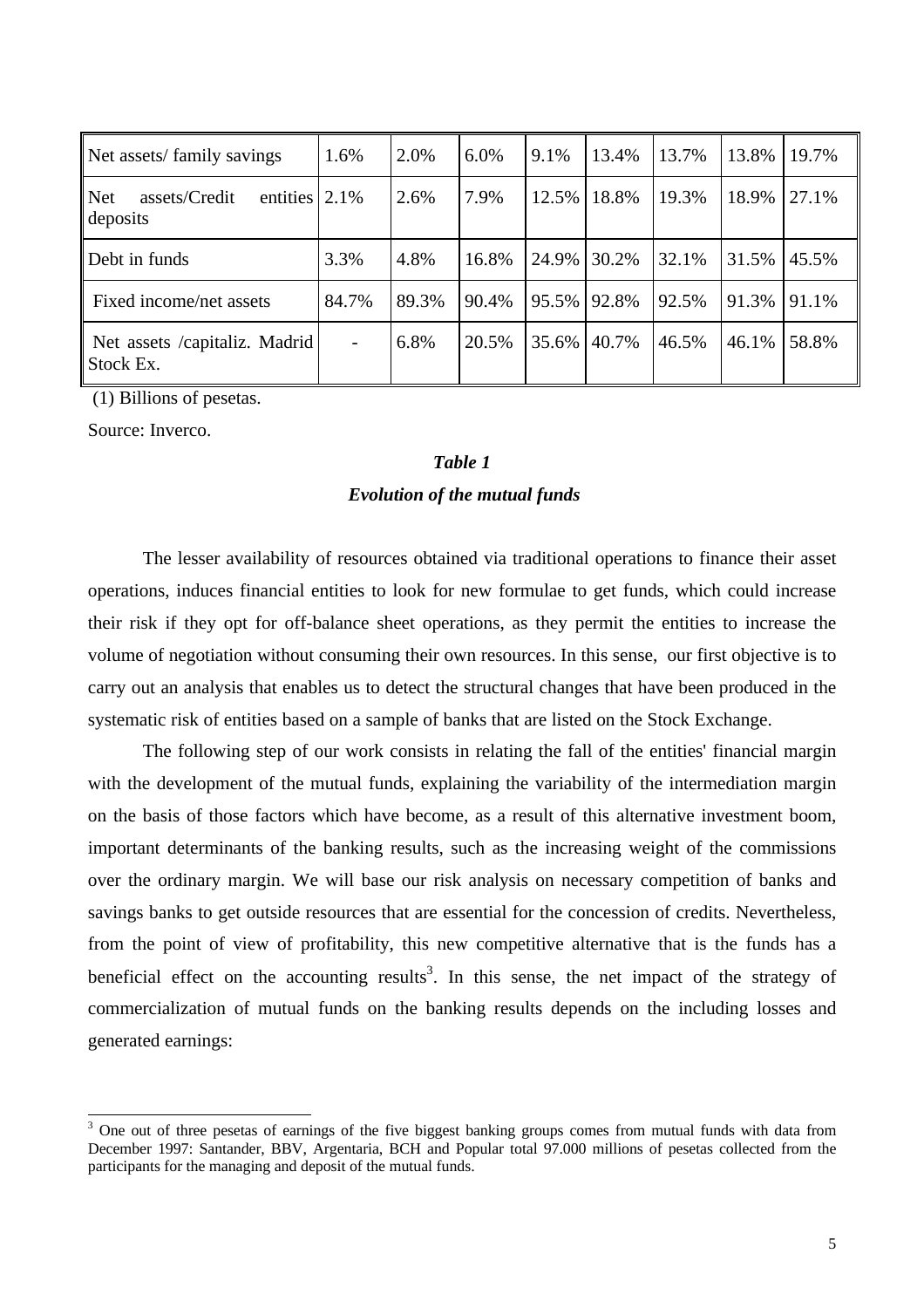1.- The loss of financial earnings caused by the transfer of banking liabilities toward mutual funds, and by the reduction of the plain desintermediation activity (direct placement of financial assets).

2.- The attainment of financial net earnings thanks to mutual funds via commissions and through investments of one´s own funds, since an important part of its portfolio is invested in banking liabilities.

The need to incorporate the contamination effect (the amount in mutual funds that comes from banking liabilities) and the unavailability of data on the structure of such liabilities in terms of greater or lesser remunerations or costs, make it necessary to refer to simulated percentages to quantify the consequences of mutual funds over the banking groups (Withes, 1993 ;González Mosquera, 1995). In this sense, our second objective consists on contrasting with real data (without the need to refer to simulations) the effect caused by the mutual funds operation over the margin of banking intermediation.

Lastly, we want to leave the question of the future research into the collective investment sector open, where there may well be collusive hypotheses between the managerial institutions and the deposit institutions due to the concentration of a high percentage of the net assets of mutual funds in a few entities, which creates some doubt about the character of a perfectly competitive market.

To sum up, our objectives have led us to contrast the following hypotheses:

**Hypothesis 1:** *The competitive changes in the financial sector caused by the development of mutual funds and other off-balance sheet operations have not contributed to an increase in the systematic risk of the banking entities*, with such an affirmation being based on the peculiar characteristics of the Spanish financial system, which have propitiated a different evolution to that undergone by other countries within the same environment.

**Hypothesis 2:** *The variability of the intermediation margin can be compensated by means of the collection of commercialization of mutual funds services*. This strategy has been followed since 1991 fundamentally by private banking.

#### **3.1. Sample and methodology.**

The financial entities that constitute the analyzed sample have been selected in accordance with the following conditions:

1º.- Continual participation in the mutual funds market during the period under study, 1992- 1996 and having been at least three years on that market before the considered sample period. According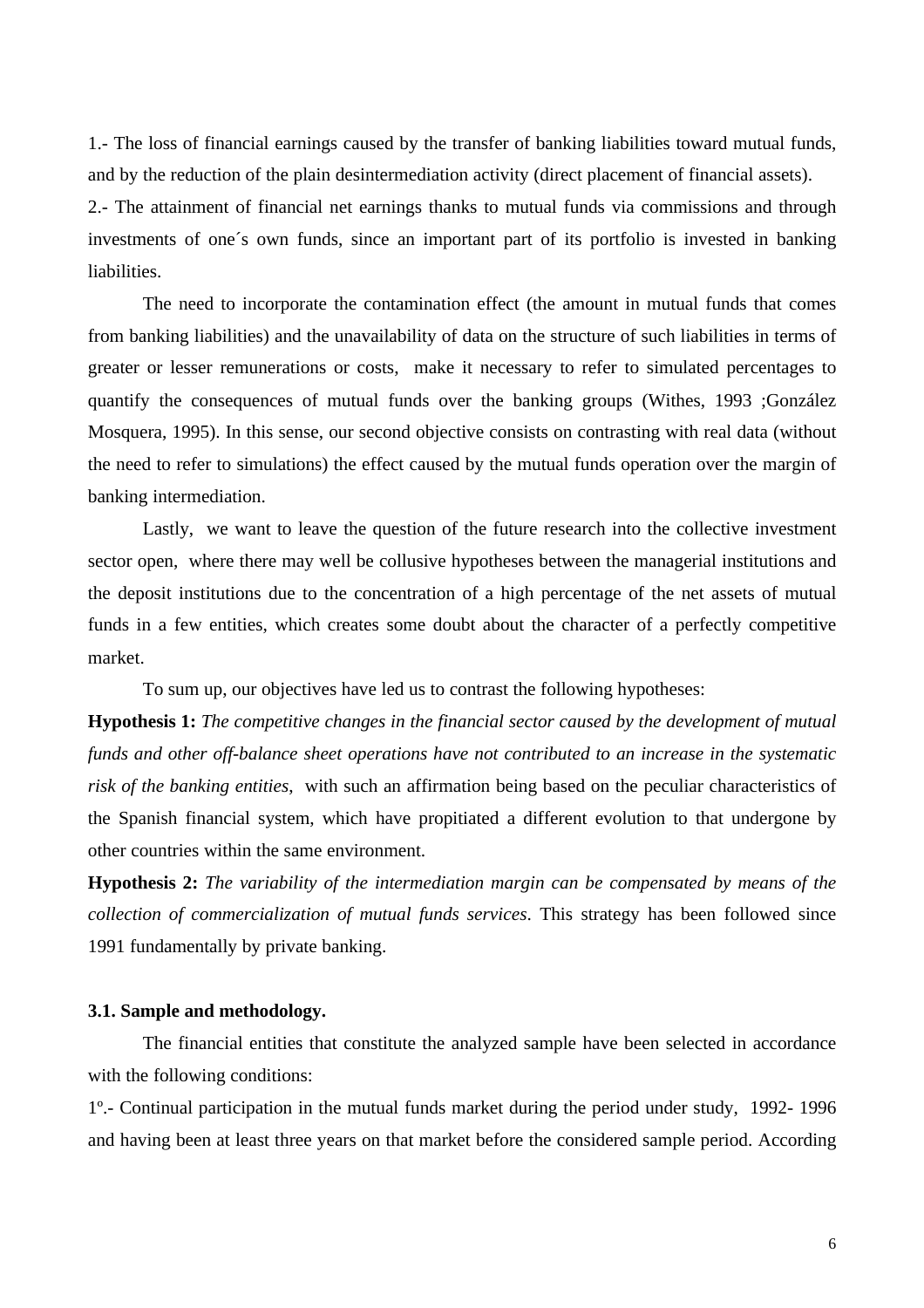to this criterion we have 23 banks and 30 savings banks that meet this prerequisite (table 2) and they have been used to contrast hypothesis 2.

2º.- Availability of the quotations of the entities of the sample that participate in the capital markets from 1990 to 1996, a period in which a possible structural change of the risk level will be examined (table 3), and which appears in our hypothesis 1. Although the size of the sample is small (12 entities) we consider it representative enough because of the high volume of business that they represented out of the total Spanish financial system, at least with reference to private financial entities.

3º.-Availability of data in relation to the managerial entities associated to each of the selected deposit entities, their mutual funds (FIM and FIAMM), the deposit and management commissions, their market share, volume of net assets, and the percentage of every fund invested in temporal acquisitions of assets.

| <b>Banco Bilbao Vizcaya</b>           | Caja de Ahorros de Cataluña         |
|---------------------------------------|-------------------------------------|
| <b>Banco Central Hispanoamericano</b> | Caja de Ahorros Municipal de Burgos |
| <b>Banco Santander</b>                | Caixa d'Estalvis de Girona          |
| <b>Banco Zaragozano</b>               | Caja General de Ahorros de Granada  |
| <b>Banco Popular Español</b>          | Caja de Ahorros de la Rioja         |
| <b>Banco del Comercio</b>             | Caja de Madrid                      |
| <b>Bankinter</b>                      | Caja de Ahorros Layetana            |
| <b>Banco Atlántico</b>                | Caja de Ahorros de Murcia           |
| <b>Banco Luso Español</b>             | Caja de Asturias                    |
| <b>Bankoa</b>                         | Caja de Las Baleares                |
| <b>Banco Urquijo</b>                  | Caja Municipal de Pamplona          |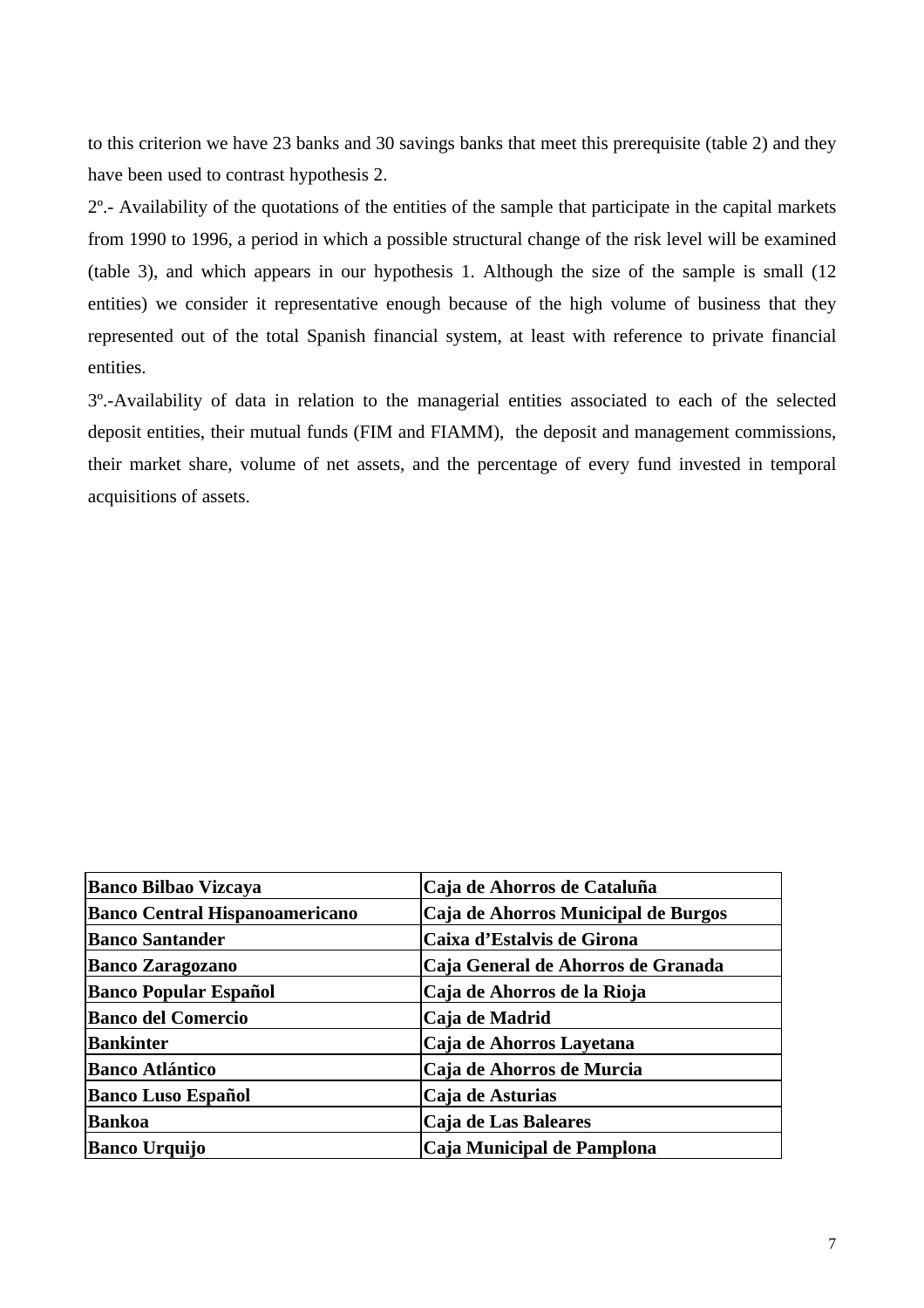| <b>Bancoval</b>                    | Caja de Ahorros de Navarra              |
|------------------------------------|-----------------------------------------|
| <b>Banco Pastor</b>                | Caja de Ahorros de Sabadell             |
| <b>Banco Herrero</b>               | Caja Cantabria                          |
| <b>Banca March</b>                 | Caja de Segovia                         |
| <b>Banco Banif Gestión Privada</b> | Caja San Fernando de Sevilla y Jerez    |
| <b>Banca Catalana</b>              | Caixa d'Estavis Provincial de Tarragona |
| <b>Banco Santander de Negocios</b> | <b>Bancaja</b>                          |
| <b>Banco Sabadell</b>              | Caixa d'Estalvis del Penedés            |
| <b>Banco de Inversión</b>          | Caixa                                   |
| <b>Banco Universal</b>             | Caja de Zaragoza, Aragón y Rioja        |
| <b>Banco Exterior</b>              | Caja de la Inmaculada de Aragón         |
| <b>Banco Directo</b>               | Caja de Ahorros del Mediterráneo        |
| Unicaja                            | <b>Bilbao Bizkaia Kutxa</b>             |
| Caja de Salamanca y Soria          | Caja Vital                              |
| Caja Postal                        | Caja de Huelva y Sevilla                |
| Caja de Guipuzcoa y San sebastián. |                                         |

*Table 2.*

*Relation of analyzed Banks and Savings Banks*

| <b>Banco Atlántico</b>          |
|---------------------------------|
| <b>Banco Zaragozano</b>         |
| <b>Banco Santander</b>          |
| <b>Banco Popular</b>            |
| <b>Banco Pastor</b>             |
| <b>Banco Herrero</b>            |
| <b>Banco Exterior</b>           |
| <b>Banco Español de Crédito</b> |
| <b>Banco Central Hispano</b>    |
| <b>Banco Bilbao Vizcaya</b>     |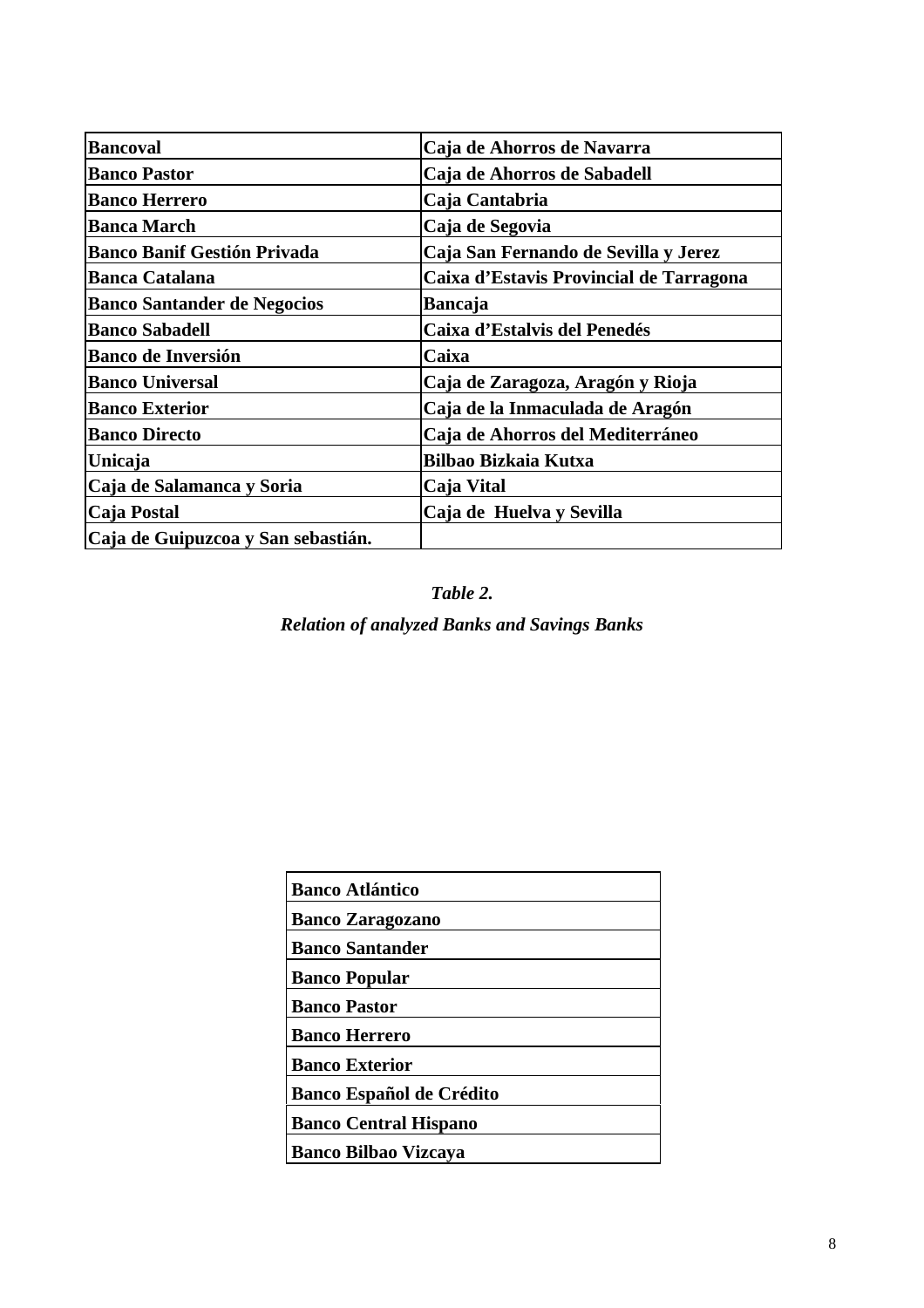**Banco Guipuzcoano Banco Intercontinental (Bankinter)**

### *Table 3.*

#### *Relation of entities that quote and operate with funds during 1987- 1996*

Referring to the methodology we used, in the analysis of the variability of risk in the banking sector, we carry out a contrastive study of the stability in the volatility of the different banks during the sample period under consideration. The "beta" which represents the systematic risk of the bank has first been estimated through Ordinary Least Squares applying both the Capital Asset Pricing Model (CAPM) and the Market Model, utilizing daily quotations, from January of 1990 to June of 1996.

| <b>CAPM</b>  | $(R_{jt} - R_f) = \beta_j (R_{mt} - R_f) + \varepsilon_{jt}$ |
|--------------|--------------------------------------------------------------|
| Market Model | $R_{jt} = \alpha_j + \beta_j R_{mt} + \varepsilon_{jt}$      |

where  $R_{it}$  is the daily profitability of the bank,  $R_{mt}$  the daily profitability of the index IBEX 35 and Rf the risk-free interest rate, considering as such Treasury Bonds with repurchase pact to a day. The possible existence of heteroskedasticity has led us to carry out the White Test to contrast the null hypothesis that the errors are both homoskedastic and independent of the regressors and that the linear specification of the model is correct. If we reject this hypothesis, we can conclude that there exists heteroskedasticity conditional on the independent variable and we need to correct it through Generalized Least Squares, estimating OLS in the model divided by the independent variable. If heteroskedasticity exists and it is not corrected, the stability test of the parameters can conclude that there has been a structural change although the main reason for this finding would be the wrong specification of the model and not the true existence of a structural change. This fact made us use the Market Model instead of the CAPM to estimate the "beta", since the correction could be more easily done. Then, to contrast a possible change in the systematic risk of the financial entities (measured through the "beta"), we carried out a Chow test which contrasts the null hypothesis of absence of structural change. It is usually used when there is certain information about a structural variation that occurs in a certain moment during the sample period, and it aims to contrast if that variation was sufficiently important to generate changes in the coefficients of the model,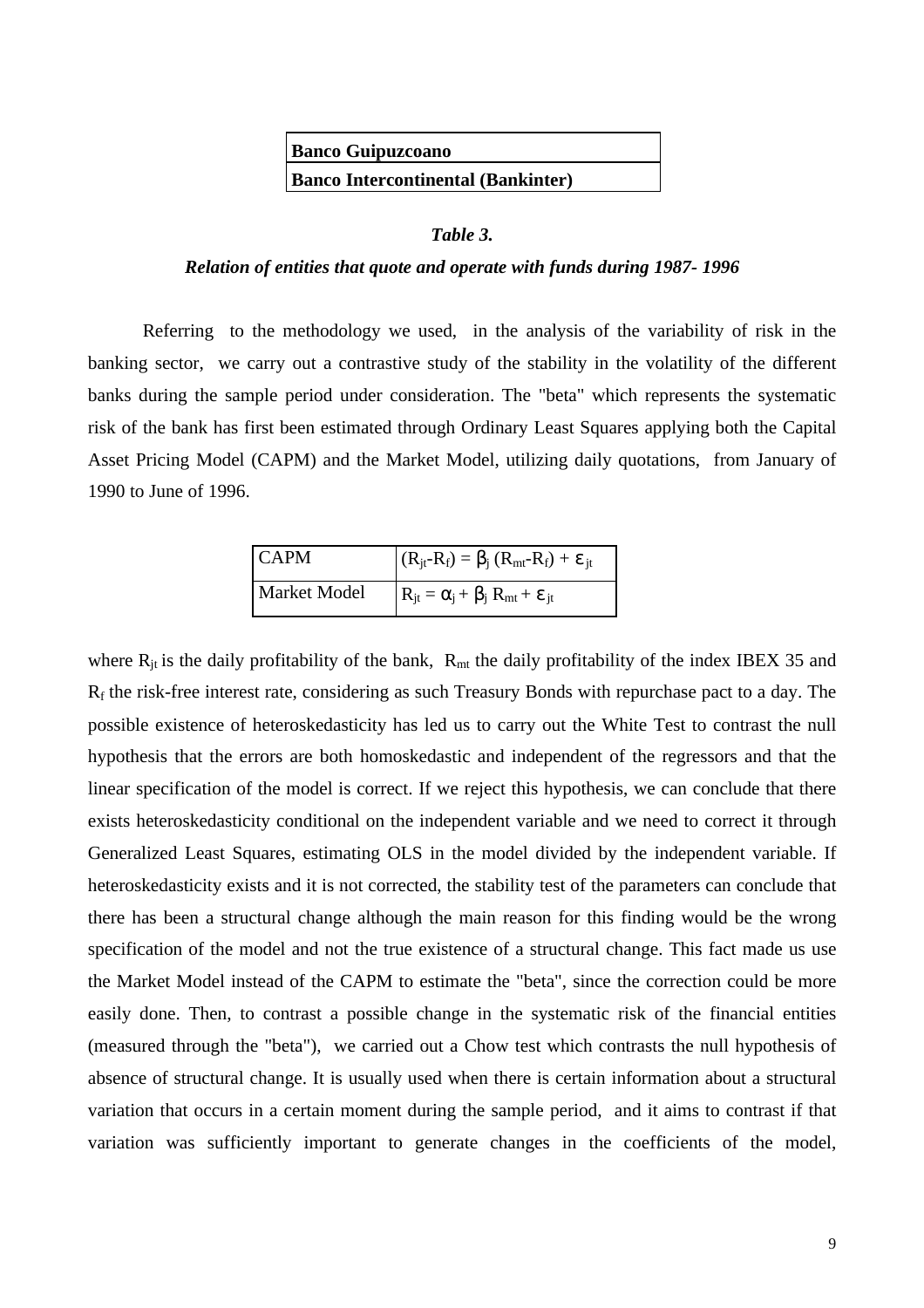considering as the sectioning point the second four month period of 1992 (a moment in which we consider a boom in the negotiation of mutual funds is produced).

To contrast the second hypothesis we specify a multiple econometric model which explains the variability of the margin of intermediation (MI) through the total assets mean (ATM), the deposit commissions (COMDEP), and the management commissions (COMGES) and the net assets invested in mutual funds by the managerial institution associated to our deposit institutions, corrected by the temporal acquisitions of assets and the liquidity (in short, eliminating from the net assets of mutual funds what is returned to the balance of the credit entities, PT-ATA).

# $MI_{it} = \alpha_t + \beta_t ATM_{it} + \gamma_t COMDER_{it} + \varphi_t COMGES_{it} + \lambda_t (PT-ATA)_{it} + \epsilon_{it}$

Using the regression technique we firstly carried out a cross -section analysis for each of the five years under study, and then we placed the data in a single sample to apply the panel data methodology. This methodology presents a series of advantages over the traditional cross-section analysis as Hsiao showed in his work in 1985. Among the most important advantages we can mention: the increase in the number of observations, allowing us not only to obtain better estimates of the parameters but also to specify and to contrast more sophisticated models; the reduction of multicolliniarity problems when the variables are divided in two dimensions; the measurement and identification of non observable effects in cross-section analysis and the decrease in the estimation bias.

The estimation through Ordinary Least Squares (OLS) of panel data gives us unbiased and consistent estimators of the parameters only when there is homogeneous behaviour of the individuals among themselves and throughout the whole time. When this is not the case, we are faced with individual and temporal effects that we have to model. Referring to the individual effects, we distinguish, as is customary, between fixed effects and random effects. The former are analyzed with the covariance model and the latter with the error components model.

In the covariance model or Within estimators, we use information related to the within variation of the considered variables. The estimators are consistent and unbiased when they do not consider the individual effects, but they are not those of minimum variance (Hsiao, 1985), as it is possible to increase their efficiency via the estimation of Generalized Least Squares (GLS), which considers information about the individual random effect and is solved through the error components model.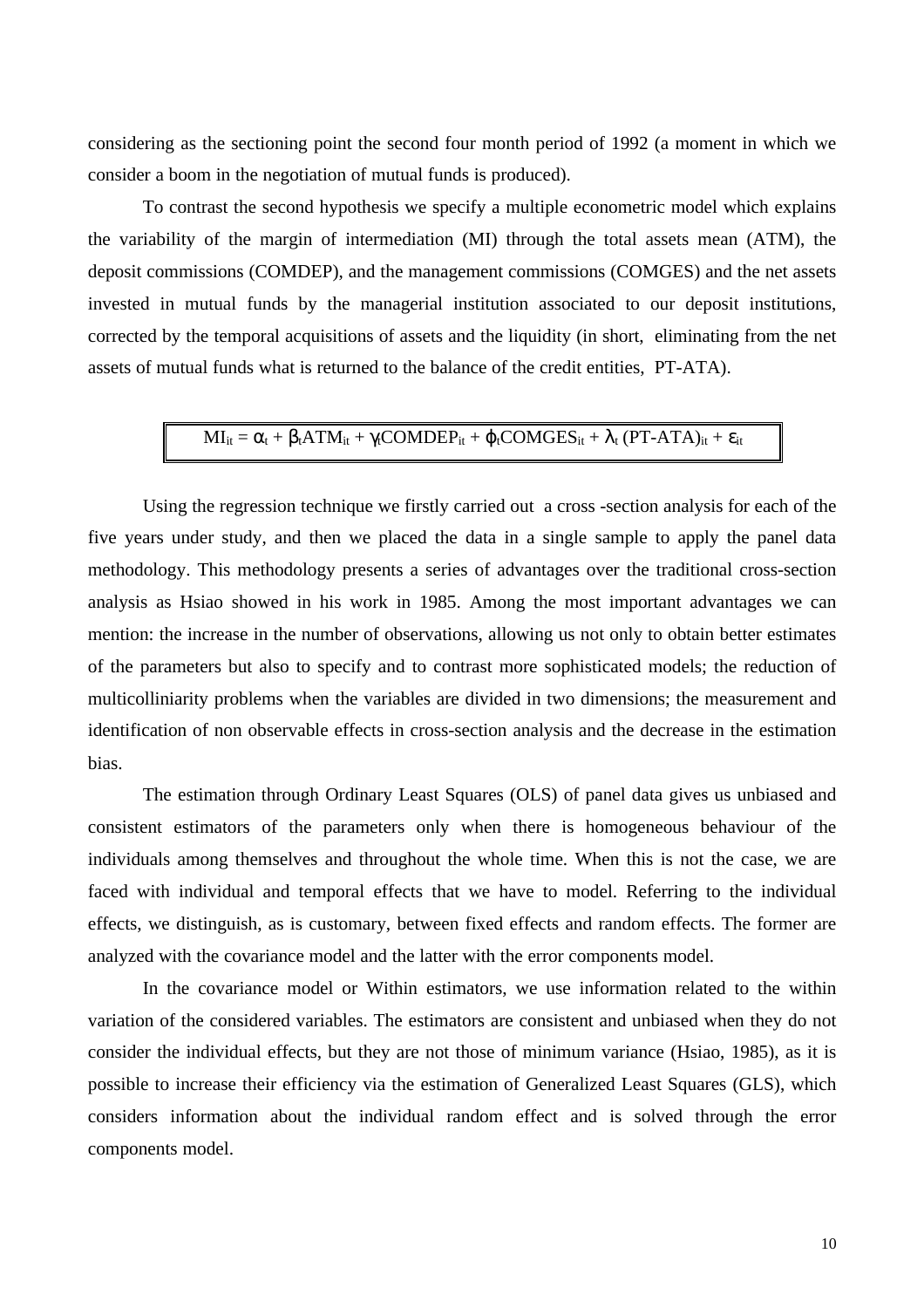When the individual effect is independent of the regressors, the Between estimators<sup>4</sup> are consistent and unbiased and they should not differ from the estimators calculated in the covariance model. The F test will indicate if we can consider the results similar or not. When the Within and the Between estimators do not coincide, it is evidence of the existence of individual effects and, therefore we should consider the within or GLS estimators which will show us the dependent variables that determine the variation in the intermediation margin during the analyzed period. To summarise, when the within and the between estimators are not statistically the same, it means that the individuals are heterogeneous in their behaviour and that there are individual effects that should be modeled. When the individual effects are correlated with the regressors of the model, the estimation of GLS will be inconsistent and unbiased<sup>5</sup>, and if this is the case we can:

a) instrument the variables of the original model to eliminate such a relationship.

b) introduce the individual effects in an explicit way through new explanatory variables that incorporate individual effects.

Lastly, the application of the cluster technique permits us to segment the sum total of the entities of the sample into differentiated groups on the basis of the independent variables of the proposed model.

### **3.2. Empirical analysis and results.**

The analysis of the hypothesis of structural change in banks' systematic risk caused by the mutual funds shows the results we present in table 4., with there being significant data for the structural change in the following banks: Atlantico, Banesto, Bankinter, Herrero, Santander y Zaragozano.

Although we consider the second semester of 1991 as the date of the beginning of the mutual funds war, the fact that it is not an official or generalized date for all the entities, led us to consider as the sectioning point the second four month period of 1992. We also consider sectioning on the basis of a particular fact in a specific entity (Banesto, December 1993), and during the period 1993-1994 for all the banks of the sample because of the variation in interest rates and the change suffered in the profitability of mutual funds.

Therefore, and considering the banking sector as a whole, we cannot speak of a structural change in the level of systematic risk after the mutual funds war. These results are consistent with

<sup>&</sup>lt;sup>4</sup> The within estimators result from cross section analysis in which the values of the dependent and independent variables are the means of the variables in the period.

<sup>&</sup>lt;sup>5</sup> Hausman test will show if the model is correctly specified and if the GLS estimators are consistent and unbiased.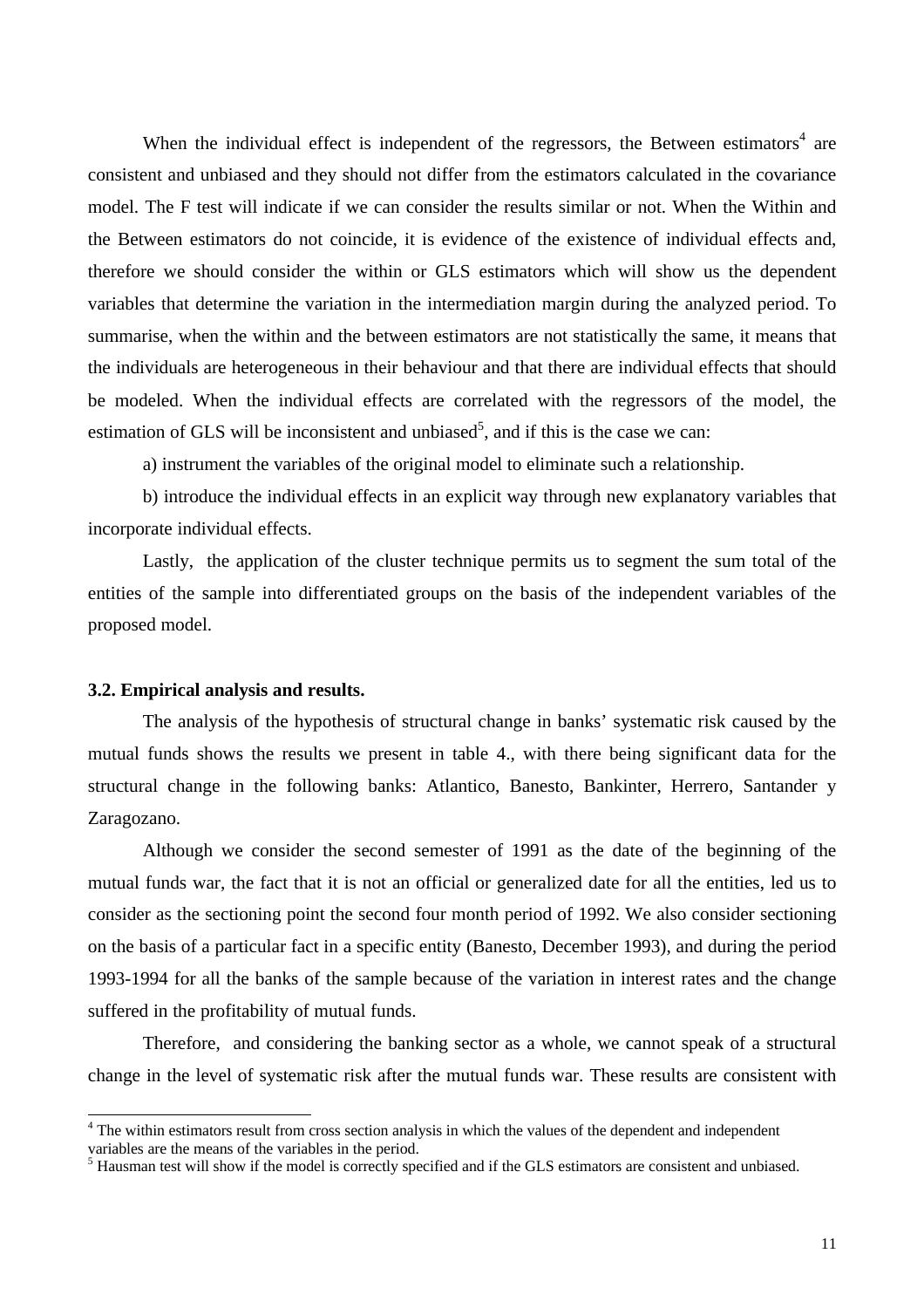other similar works (Freixas, 1996) and those which analyze the incidence of other important events in the evolution of the Spanish financial system, such as the 1992 regulation on solvency. On a risk level, and after the crisis suffered in the eighties, with the reinforcement of the regulations in 1985, the Spanish financial entities have had, in general, no problems in this sense.

Furthermore, the analysis of the composition of the net assets of mutual funds, and especially those associated with banks and savings banks, indicates the investment of a small percentage in variable income assets and private fixed income assets, which does not respond to the objective of desintermediation of the credit activity through mutual funds, competing with the credit entities not only on the liabilities side but also on that of assets. In this sense, the Spanish credit entities have so far not seen their dominant position in the credit market seriously affected, which doesn't encourage taking on differentiated risks either.

| <b>Chow Test.</b>                          | Beta*     | Beta*       | <b>Chow</b> |
|--------------------------------------------|-----------|-------------|-------------|
| 2 <sup>nd</sup> four month period of 1992. | Market M. | <b>GLS</b>  | Test**      |
| <b>Banco Atlántico</b>                     | 0.3313    | 0.686       | 13.762      |
|                                            | (3.9056)  | (2.661)     | (0.000)     |
| <b>Banesto</b>                             | 0.8065    | No Heterosk | 12.250      |
|                                            | (8.747)   |             | (0.000)     |
| <b>Bankinter</b>                           | 0.1294    | No Heterosk | 169.99      |
|                                            | (8.753)   |             | (0.000)     |
| Banco Bilbao Vizcaya                       | 0.838     | 1.102       | 3.246       |
|                                            | (26.185)  | (2.315)     | (0.039)     |
| <b>Banco Central Hispano</b>               | 0.0545    | No Heterosk | 3.363       |
|                                            | (1.966)   |             | (0.034)     |
| <b>Banco Exterior</b>                      | 0.1313    | No Heterosk | 2.784       |
|                                            | (9.193)   |             | (0.062)     |
| <b>Banco Guipuzcoano</b>                   | 0.0165    | No Heterosk | 5.9642      |
|                                            | (1.446)   |             | (0.0026)    |
| <b>Banco Herrero</b>                       | 0.22      | No Heterosk | 6.9489      |
|                                            | (3.704)   |             | (0.0009)    |
| <b>Banco Popular</b>                       | 0.6214    | 1.197       | 0.1153      |
|                                            | (0.000)   | (2.510)     | (0.891)     |
| <b>Banco Pastor</b>                        | 0.271     | No Heterosk | 0.095       |
|                                            | (8.481)   |             | (0.909)     |
| <b>Banco Santander</b>                     | 0.717     | No Heterosk | 7.963       |
|                                            | (0.000)   |             | (0.0003)    |
| Banco Zaragozano                           | 0.458     | 0.468       | 7.9475      |
|                                            | (11.156)  | (0.316)     | (0.0003)    |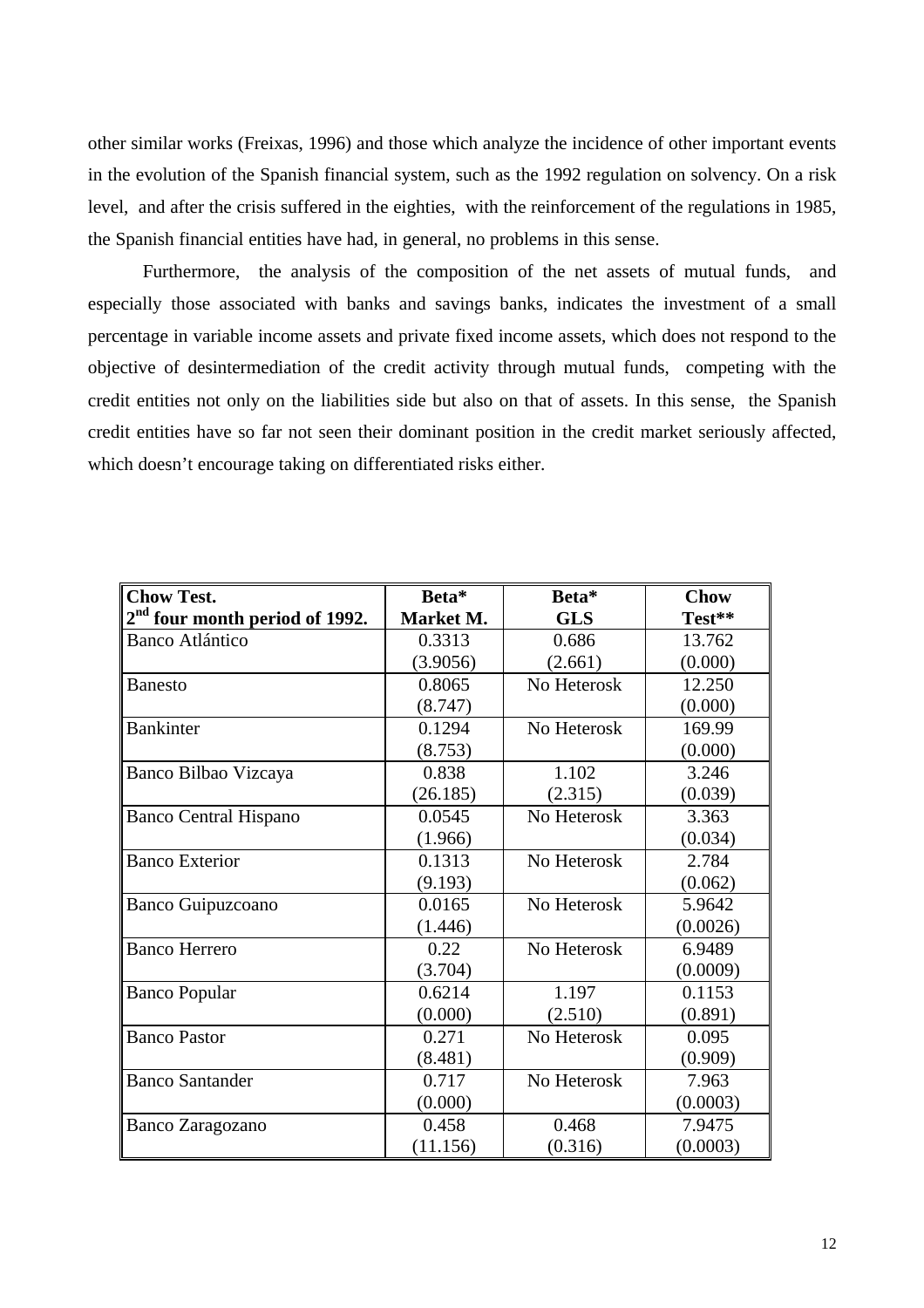\* Value in parenthesis: Student t.

\*\* Value in parenthesis: p.value

#### *Table 4*

### *Structural changes in systematic risk.*

On the other hand, the results of the analysis of the incidence of the development of the mutual funds on the profitability of the financial entities are represented in tables 5 and 6, where the high significance of the model is apparent, with values of  $R^2$  over 95 %, and the variables being more meaningful for the last years of the sample, which seems logical with respect to the more spectacular evolution of the funds in the last years under analysis.

The signs of the independent variables appear such as we expect them to, with a positive relation between the margin of intermediation and the mean of total assets, since the margin of intermediation, related with traditional financial activity and with efficient management, will get higher as ATM grows. In contrast, the margin of intermediation will fall as financial entities continue draining their traditional financial activity towards Off Balance Sheet Operations, such as mutual funds, where the earnings of the deposit entities derive from the commissions collected. Referring to the positive relation with the net assets corrected by the temporal acquisitions of assets, we observe financial earnings from the intermediation activity derived from the liabilities generated by the investments of their own mutual funds, since a great part of the portfolio of funds is materialized in banking liabilities<sup>6</sup>.

|      | <b>ATM</b> |             | <b>COMDEP COMGES PT-ATA</b> |             | ${\bf R}^2$ | N° observ | <b>DW</b> |
|------|------------|-------------|-----------------------------|-------------|-------------|-----------|-----------|
| 1992 | 1.031439   | $-63.67054$ | 11.5339                     | $-0.079795$ | 0.98454     | 36        | 1.91      |
|      | (26.137)   | $(-4.074)$  | (2.278)                     | $(-0.689)$  |             |           |           |
| 1993 | 1.02441    | $-27.51285$ | 1.28533                     | 0.039818    | 0.96218     | 35        | 2.25      |
|      | (10.576)   | $(-1.667)$  | (0.424)                     | (1.021)     |             |           |           |
| 1994 | 1.022775   | $-36.09836$ | $-5.199768$                 | 1.160360    | 0.98448     | 31        | 2.26      |
|      | (14.989)   | $(-3.254)$  | $(-1.728)$                  | (5.328)     |             |           |           |
| 1995 | 1.020246   | -56.96803   | $-5.303107$                 | 0.034623    | 0.94960     | 34        | 2.01      |
|      | (9.082)    | $(-3.390)$  | $(-2.255)$                  | (0.720)     |             |           |           |

 6 95% of the institutional investment is materialized in fixed income.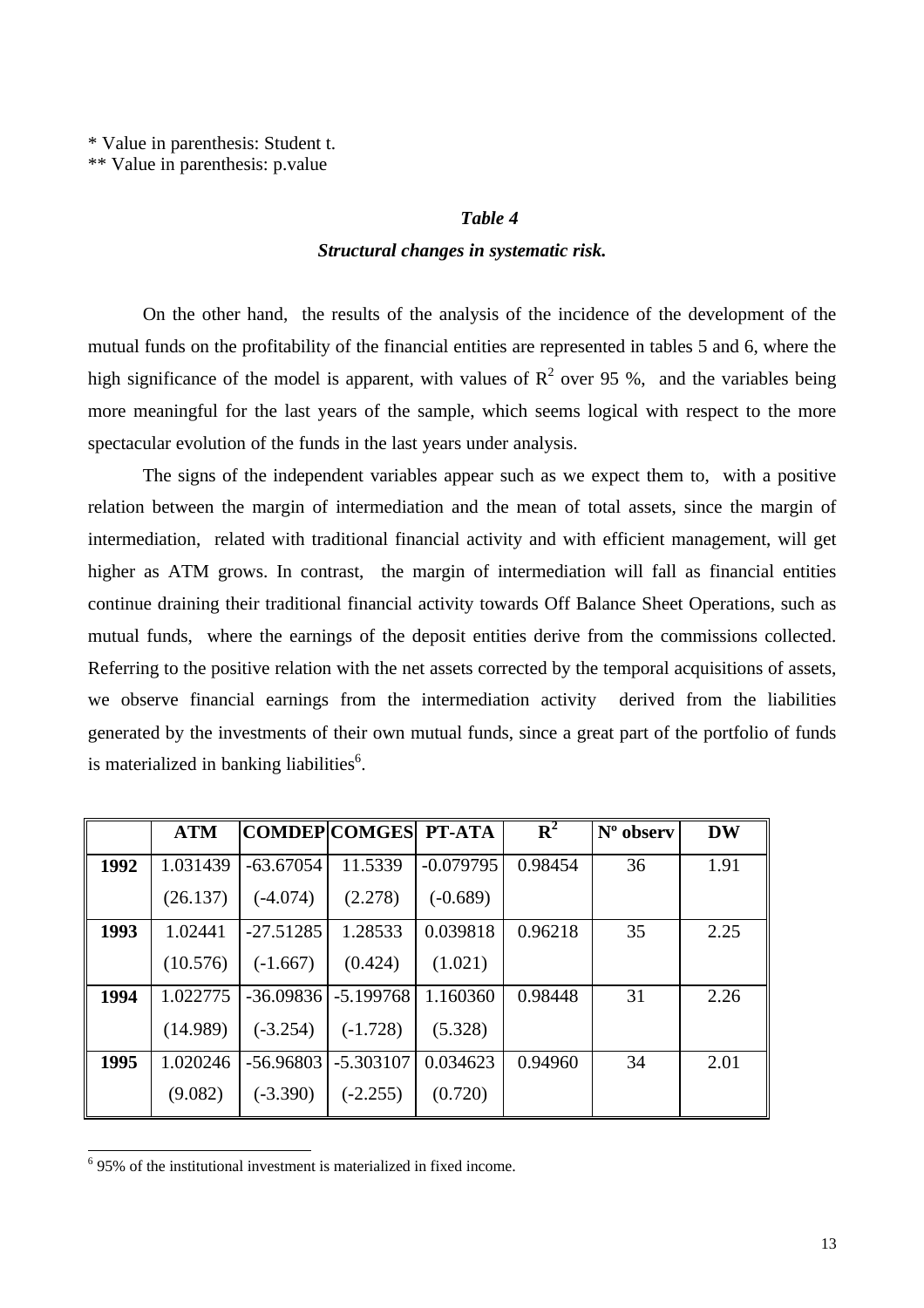| 1996<br>$\mathbf{I}$ | 1.93645   $-56.64880$   $-4.931758$   0.367489   0.93645 |  |  | 1.89 |
|----------------------|----------------------------------------------------------|--|--|------|
|                      | $(7.202)$ $(-4.984)$ $(-2.382)$ $(3.956)$                |  |  |      |

\* Significance level 95 % (value in parenthesis: Student t)

*Table 5.*

#### *Results of the regression analysis for the banking entities\**

|      | <b>ATM</b> | <b>COMDEP COMGES</b> |             | PT-ATA   | ${\bf R}^2$ | N° observ | <b>DW</b> |
|------|------------|----------------------|-------------|----------|-------------|-----------|-----------|
| 1992 | 0.041513   | $-12.08466$          | $-87.0322$  | 3.253689 | 0.95724     | 34        | 1.72      |
|      | (7.456)    | $(-2.466)$           | $(-4.562)$  | (5.365)  |             |           |           |
| 1993 | 0,037680   | $-42.48969$          | $-35.94867$ | 1.623151 | 0.98322     | 36        | 2.02      |
|      | (14.481)   | $(-3.526)$           | $(-5.091)$  | (5.948)  |             |           |           |
| 1994 | 0.034857   | $-60.11720$          | -40.41865   | 0.689251 | 0.97766     | 36        | 2.24      |
|      | (13.319)   | $(-4.327)$           | $(-5.328)$  | (6.683)  |             |           |           |
| 1995 | 0.026361   | $-75.22289$          | $-16.12955$ | 0.635642 | 0.96500     | 36        | 2.28      |
|      | (9.707)    | $(-4.286)$           | $(-2.995)$  | (4.659)  |             |           |           |
| 1996 | 0.03004    | $-32.25906$          | $-27.04865$ | 0.449571 | 0.98617     | 36        | 1.91      |
|      | (15.627)   | $(-3.230)$           | $(-7.626)$  | (8.859)  |             |           |           |

\* Significance level 95 % (value in parenthesis: Student t)

### *Table 6.*

## *Results of the regression analysis for Savings Banks\**

In an attempt to interpret our results more correctly, and above all, to determine the existence of unobservable heterogeneity within the members of our sample (especially any effect derived from the differentiation between a bank or a savings bank) we apply the panel data methodology.

The difference between Within and Between estimators as well as the F test make us reject the null hypothesis of the non-existence of individual effects. According, then, to the Hausman test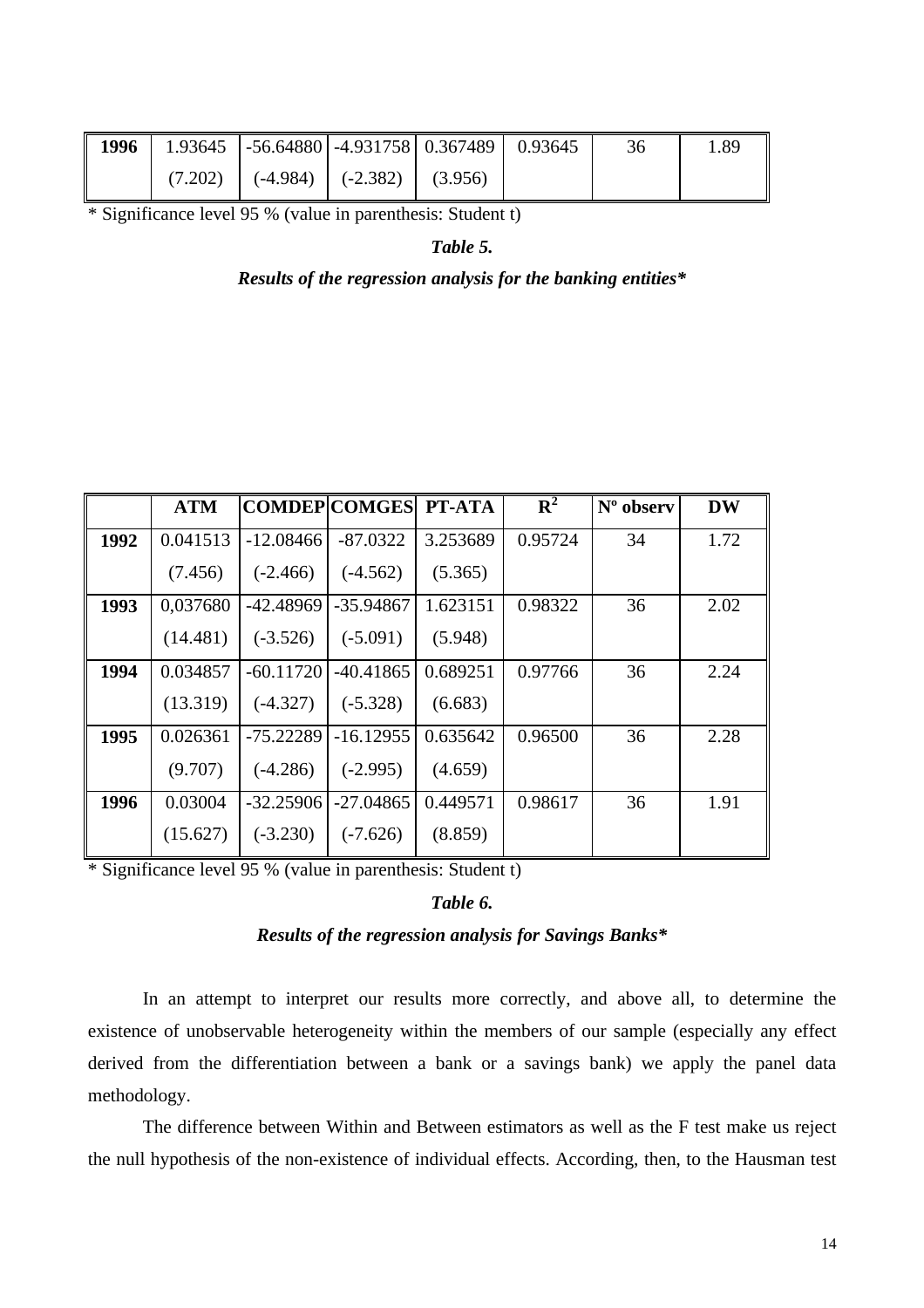we reject the null hypothesis of absence of correlation between the latent effects and the variables, and therefore the only consistent estimator will be the Within estimator. We observe the same sign for all the parameters estimated for the total sample as we found in the single year regressions although the deposit commissions are no longer significant.

When we divide the sample in two groups differentiating between banks and savings banks, we observe a similar behaviour between the banks and the total sample of financial entities but, in contrast, savings banks show different results, since the significance of the variables related to the commercialization of mutual funds in the model has decreased. This empirical evidence seems obvious as the introduction of savings banks in the mutual funds market has been less than that of the banks.

|               | <b>Total Sample</b> | <b>Banks</b> | <b>Savings Banks</b> |
|---------------|---------------------|--------------|----------------------|
|               | $NI=53$ T=5         | $NI=23$ T=5  | $NI=30$ T=5          |
| <b>COMDEP</b> | $-5.009$            | $-12.739$    | 4.8012               |
|               | $(-0.0652)*$        | $(-1.159)*$  | $(0.5825)*$          |
| <b>COMGES</b> | $-4.141$            | $-9.439$     | 1.168                |
|               | $(-2.611)*$         | $(-3.746)^*$ | $(0.6253)*$          |
| <b>ATM</b>    | 0.00346             | 0.00433      | 0.00856              |
|               | $(1.991)*$          | $(1.918)*$   | $(4.816)*$           |
| PT-ATA        | 0.0914              | 0.1830       | $-0.0219$            |
|               | $(2.856)*$          | $(3.876)*$   | $(-0.408)*$          |
| Adj. $R^2$    | 0.9836              | 0.9873       | 0.9965               |
| F test        | 22.051              | 18.473       | 48.606               |
|               | $(0.000)**$         | $(0.000)$ ** | $(0.000)$ **         |
| Hausman Test  | 212.10              | 111.59       | 143.17               |
|               | $(0.000)**$         | $(0.000)$ ** | $(0.000)$ **         |

#### **Dependent Variable: MI**

\* Student t, \*\* p-values

#### *Table 7.*

*WITHIN (fixed effects) Estimates.*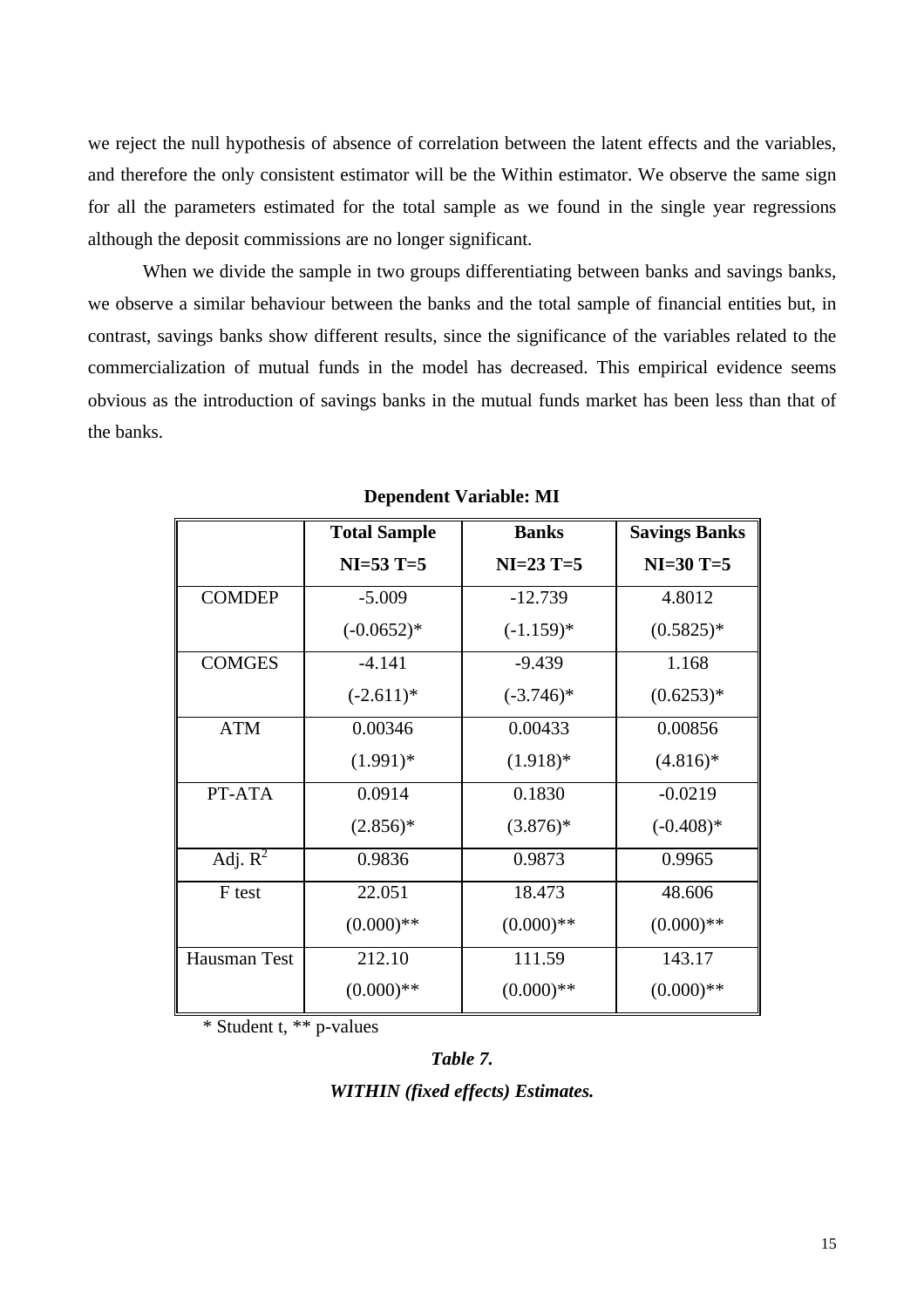The last step of this work is to break down the analyzed sample into groups of similar enterprises independently of their juridical character (bank or savings bank) on the basis of the variables we consider representative in the previously carried out analyses. The composition and number of these groups will be obtained by means of the application of the segmentation by typologies technique of the cluster analysis, which is an agglomerate procedure consistent in grouping cases in blocks that are homogeneous among themselves and heterogeneous with respect to the others, by means of processes of minimization of distances between punctuation in an Euclidean space defined by the variables to be studied. It is an static analysis, referring to a specific period of time, which offers no dependency relations other than that of belonging to one group or another on the basis of the registered punctuation in the variables that define the space over which the segmentation was done.

The results, in all the analyzed years, distinguish clearly between two groups in which the fundamental difference is the size of their members and the net assets of mutual funds of their managerial institutions: in 1994, 1995 and 1996 there is a group with 6 entities (Banco Bilbao Vizcaya, Banco Central Hispano, Banco Santander, Bankinter, Caja de Madrid y la Caixa) that manages 75 % of the net assets of mutual funds in Spain, with all the remaining financial entities staying in the other group. In 1992 and 1993, the concentration is higher, appearing a group with only 4 credit entities (Caixa, Banco Bilbao Vizcaya, Banco Central Hispano, and Banco Santander).

#### **4.-CONCLUSIONS**

The study of the influence of the development of the mutual funds over the profitability and risk of financial entities is really new in a financial system such as the Spanish one, where the desintermediation process has been developed in such a way that a great part of mutual funds are linked to banks or savings banks, and which has been named as vinculated desintermediation.

The impossibility of carrying out a joint analysis of risk and profitability via, for example structural equation models, due to the little available data about systematic risk on the Spanish market, has led us to a differentiated analysis of these characteristics. The results reflect little incidence of the increase in competitiveness over the Spanish banks' systematic risk, and an everincreasing influence of the commissions deriving from the commercialization of mutual funds, in the determination of the financial and ordinary margins.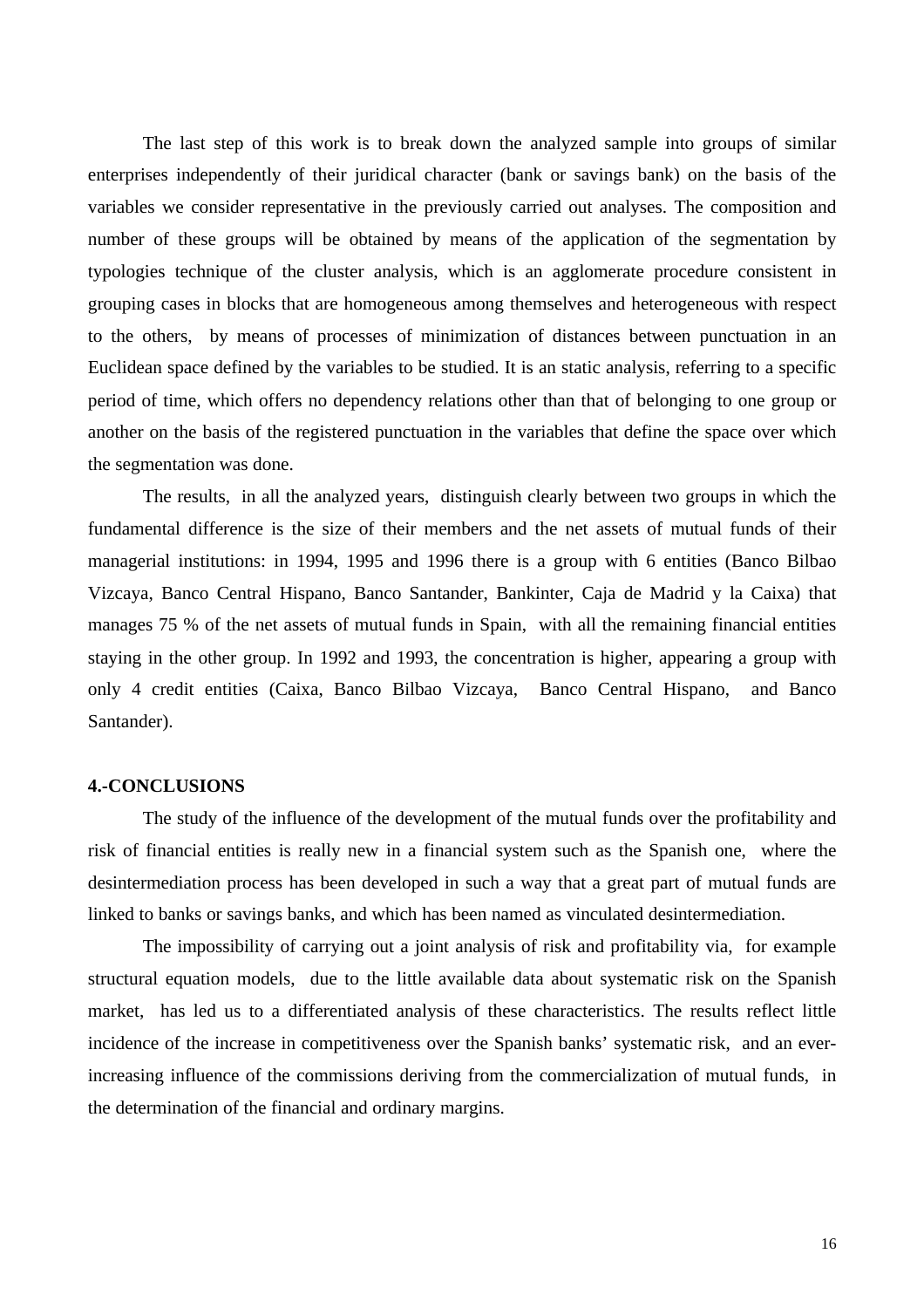With reference to the grouping, the results obtained from the cluster analysis, which in terms of net assets and size could be obvious are in fact not so when we are studying a market that is not yet considered totally consolidated in terms of management despite its spectacular development in volume of business. Future investigations about collective investment should analyze the competitiveness of the mutual funds sector and the relations between the participant agents. The degree of concentration and the existence of economies of scale in their management put forward some doubt about their efficient behaviour for the participants in mutual funds or whether indeed it responds to collusive hypotheses which must on all accounts be contrasted.

### **5.-BIBLIOGRAPHY.**

 ALVAREZ, J.(1994): "Análisis de los fondos de inversión de renta fija en España". CEMFI, Working Paper nº 9422.

ANG, J.S.; WUH LIN, J. (1995): "Estimating economies of scale and scope of financial products under near "ideal" conditions: The case of Mutual Funds". Working paper, Florida State University.

AVERY, R.; BERGER, A.(1991): "Loan commitments and bank risk exposure". *Journal of Banking and Finance*, vol.15. pp. 173-192.

BENVENISTE, M.; BERGER, A.(1987): "Securitization with recourse". *Journal of Banking and Finance*, vol.11. pp. 403-424.

COMISION NACIONAL DEL MERCADO DE VALORES: "Informe sobre instituciones de inversión colectiva". Quarterly publication. Several numbers.

CONTRERAS, C.(1991): "Las entidades de crédito ante la popularización de la inversión colectiva" en *Papeles de Economía Española* (Suplementos sobre el Sistema Financiero), nº 35.

GIDDI, Y. (1985): " Regulation of Off-Balance Sheet Banking". The Search for Financial Stability: The Past Fifty Years". *Federal Reserve Bank of San Francisco*. pp. 165-177.

FREIXAS, X. (1996): *Los límites de la competencia en España*. Fundación BBV.

GALLO, J; APILADO, V; KOLARI, J. (1996): "Commercial bank mutual fund activities: implications for bank risk and profitability". *Journal of Banking and Finance*, vol.20. pp.1775- 1791.